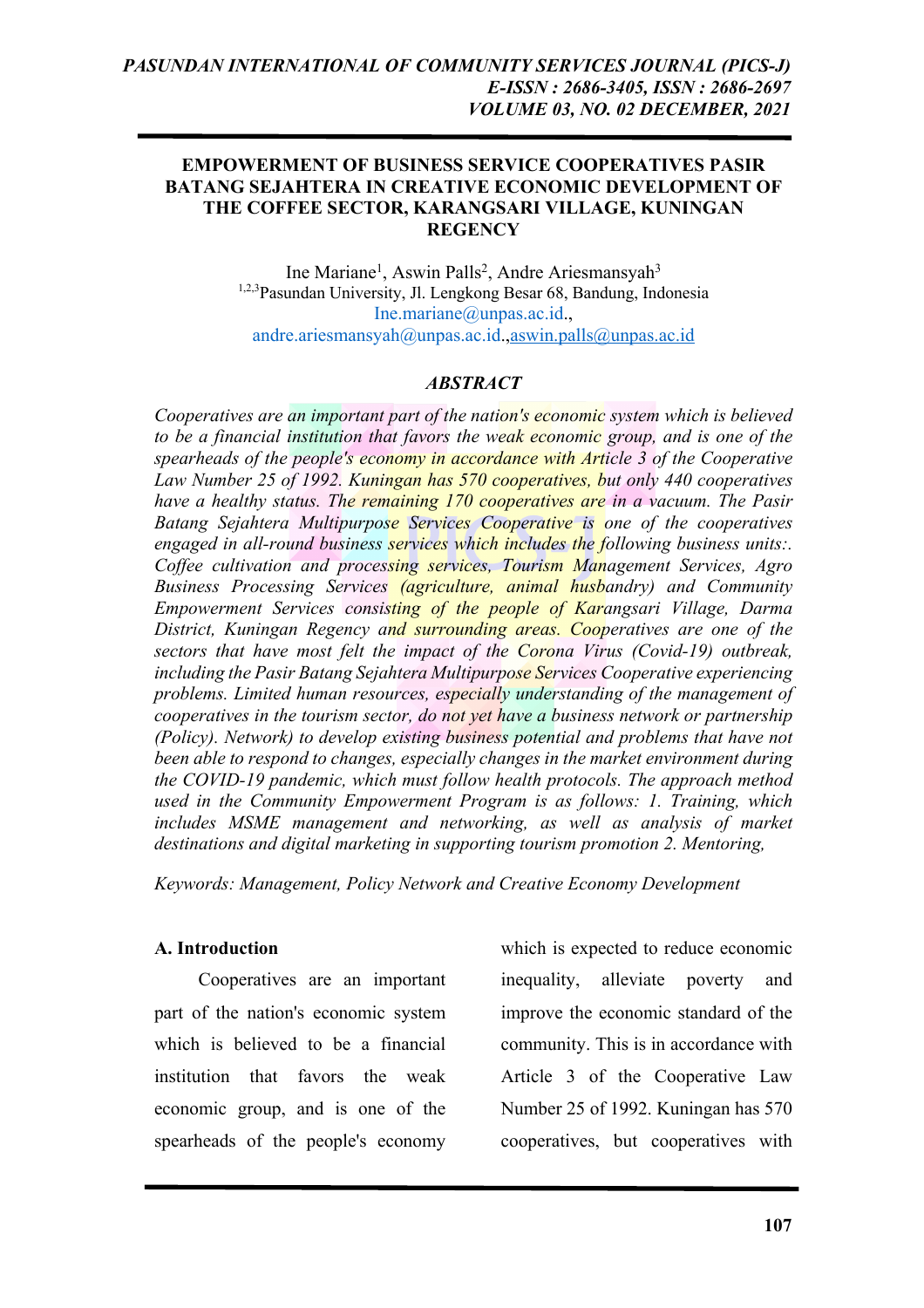healthy status only 440 cooperatives and the remaining 170 cooperatives are in a vacuum. The Pasir Batang Sejahtera Multipurpose Services Cooperative is one of the cooperatives engaged in all-round business services which includes the following business units:. Coffee cultivation and processing services, Tourism Management Services, Agro Business Processing Services (agriculture,

The multi-purpose service cooperative of Pasir Batang Sejahtera is one of the sectors most affected by the Corona Virus (Covid-19) outbreak, facing priority problems as MSME business actors, namely: 1. Policy Network problems or policy networks in terms of determining joint commitments to achieve goals in developing the potential of existing businesses, limited facilities and infrastructure to support tourism, as well as capital difficulties. 2. Management problems: Do not have proper management skills such as planning, organizing, supervising and controlling. 3. Problems with the application of creative economy and digital marketing technology include: Not being able to respond to changes, especially marketing promotions

during the COVID-19 pandemic, which must follow health protocols.

Solutions offered 1. Problems with Policy Network Development Partners both to the Regional Government as well as business networks in the form of developing (designing) Business Partnership networks 2. Problems in Management of Training, mentoring and BIMTEK to increase Organizational and Management capacity 3. Problems with the Creative Economy and Marketing Partners Creative Economy Development, Promotional Development / Promotional Media and digital marketing in the form of developing (designing) Online Media and Access to Clients / Prospective Customers and Business Partnership Mediation.

## **B. Method of Implementation**

Based on the Solutions and Output Targets from the program implementation plan, the team determines the approach method and steps, as follows: a. Identification of Partner Problems This is the first step carried out by the proposing team to identify partner problems, then determine priority problems faced by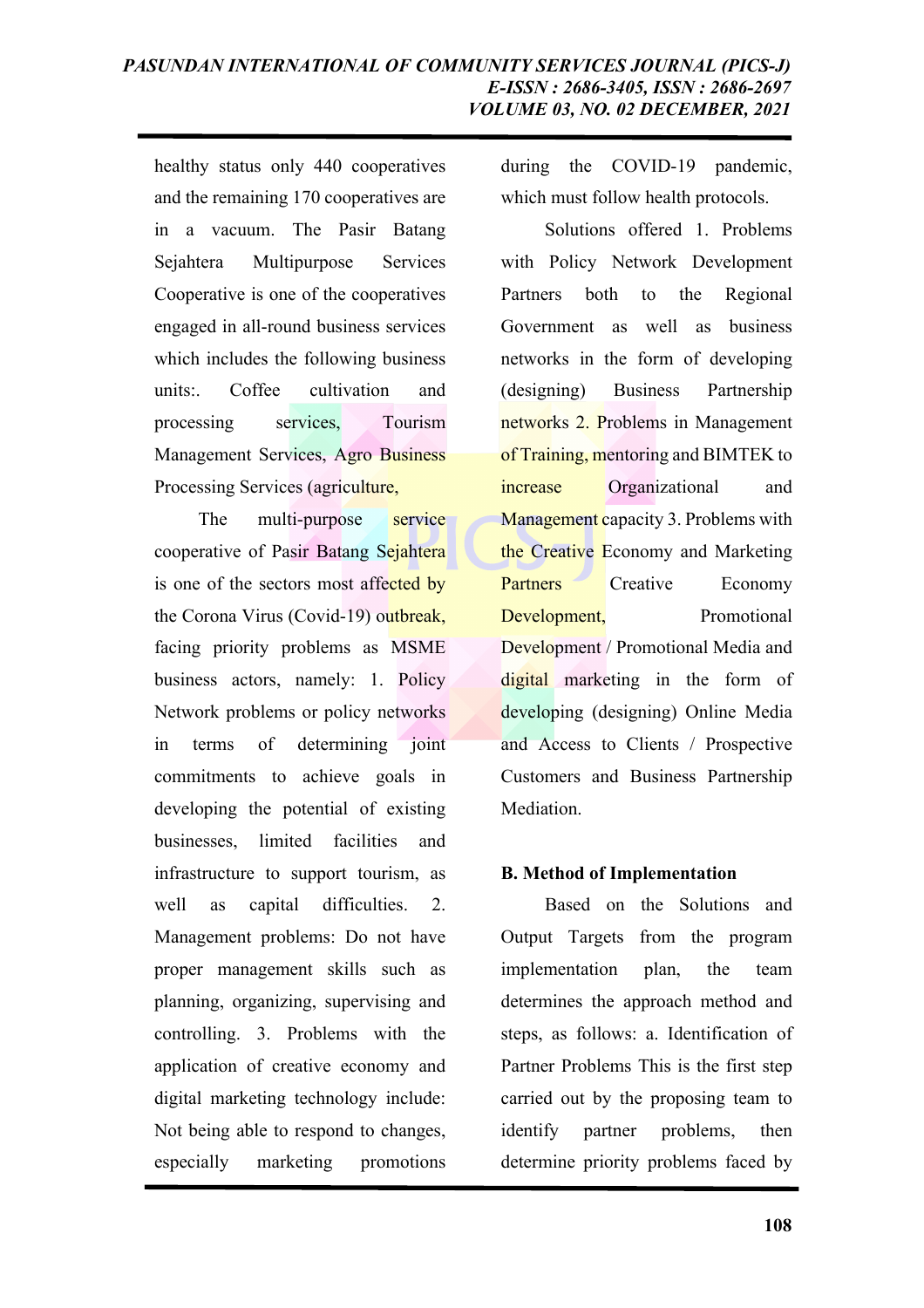partners. b. Design, Design is an activity of describing, planning and sketching or arrangement of several separate elements into a unified whole and functions as a system design in the form of a system flowchart, which is a graphic form tool that can be used to show the sequence -process sequence of the system. This stage includes designing the tools needed by partners according to the priority problem, namely digital marketing. c.

This activity aims to create something in several ways or steps that are in accordance with the object to be made. In this step is to create / process information systems for digital marketing. d. Operational Testing, Operational Testing is an action to implement and try out tools to be put into practice, tested and tested, to find out whether the results of making a digital marketing system are feasible or there are still obstacles or weaknesses. In this case, the technology produced by the proposing team has been tested in several places. And the results show satisfactory results. e. Training / Dissemination Methods, training methods, aimed at transferring knowledge and technology (Ipteks) in overcoming problems through

increasing insight and understanding for partners. The implementation of the training was carried out in the Hall of the Pasir Batang Sejahtera Multipurpose Services Cooperative. The approach method is determined by the team to overcome the problems, and the solution achieves the output targets that have been set for Management Problems, namely: increasing the managerial capabilities of partners so that partners have high abilities in managing and running their businesses, partners are able to carry out business management correctly, partners have Clear plans and division of tasks as business guidelines.

To Get Opportunities and Partnership Networks Able to determine market opportunities regarding potential tourist destinations and Market/Business Networks, Partners are able to establish cooperation with other parties in providing supporting facilities and infrastructure, as well as capital. For the Application of Technology Products, Partners will get digital marketing technology from the Design and Build Results of the Proposing Team; The Promotion Process is More Effective and able to increase Partner's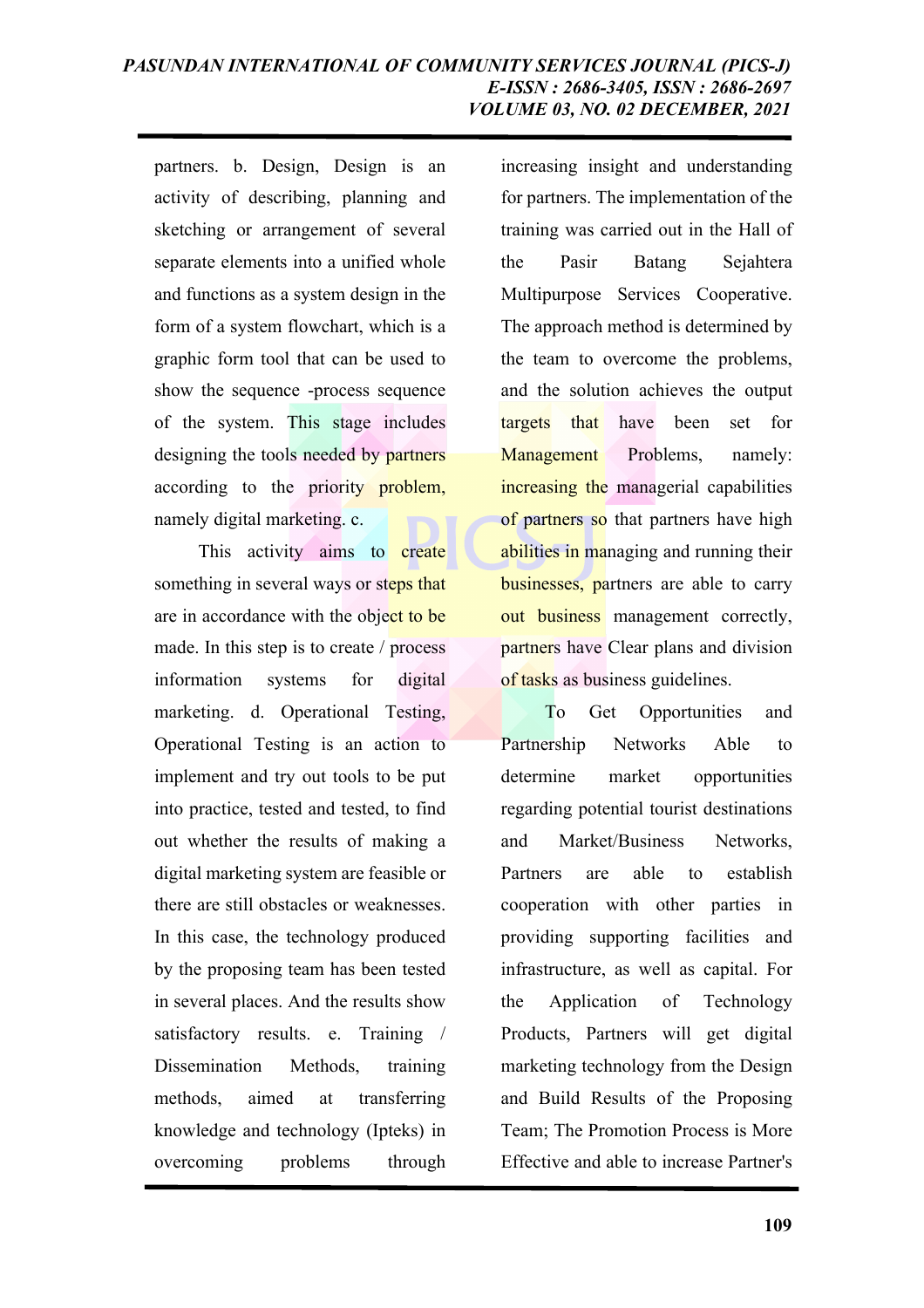Ability/Skill; Digitally promoted Tourist Destinations can increase to ; Increased Marketing. f. The Technical Guidance and Operational Assistance Method, this Approach Method, is intended to transfer science and technology, so that both partners are able to practice the results of the training approach with Technical Guidance and Assistance from the experts (teams), Experts/Teams act in applicative ways to direct, guide processes and stages, set an example for Partners in overcoming problems and achieving targets and outcomes which include: Planning and division of tasks in managing cooperatives properly, as well as determining market opportunities and forming partnership networks to increase promotions tourist destinations by using digital marketing technology to partner groups g. Facilitation and Mediation Approach Method This approach method is intended to simplify, lighten, expedite, connect, get, and have something that partners need. Facilitation and mediation approaches for partners are used in overcoming problems and achieving the following targets and outcomes: 1. Facilitation of Policy network improvement through

partnerships with various parties to partners. 2. Facilitation and mediation of facilitation of access to customers and mediation of Business Networks for Partners.

#### **C. Result and Discussion**

Expected achievements of partners 1. Networking development 1. Partners are able to determine market opportunities regarding potential tourist destinations and Market/Business Networks (80%) 2. Partners are able to establish cooperation with local governments and private parties in business empowerment cooperatives (80%) 3. Increasing partner business networks (100%) 6 2. Management problems 1. Partners are able to understand and have the right vision and mission of Cooperatives (100%) 2. Partners understand and are able to create an effective organizational structure, distribution authority and have a clear Standard Operational Process (80%) 3. Partner's abilities and skills have increased (80%) 4. Partners understand and are able to plan, organize, control and supervise (80%) 5. Partner's business becomes effective and efficient (100%) Creative Economy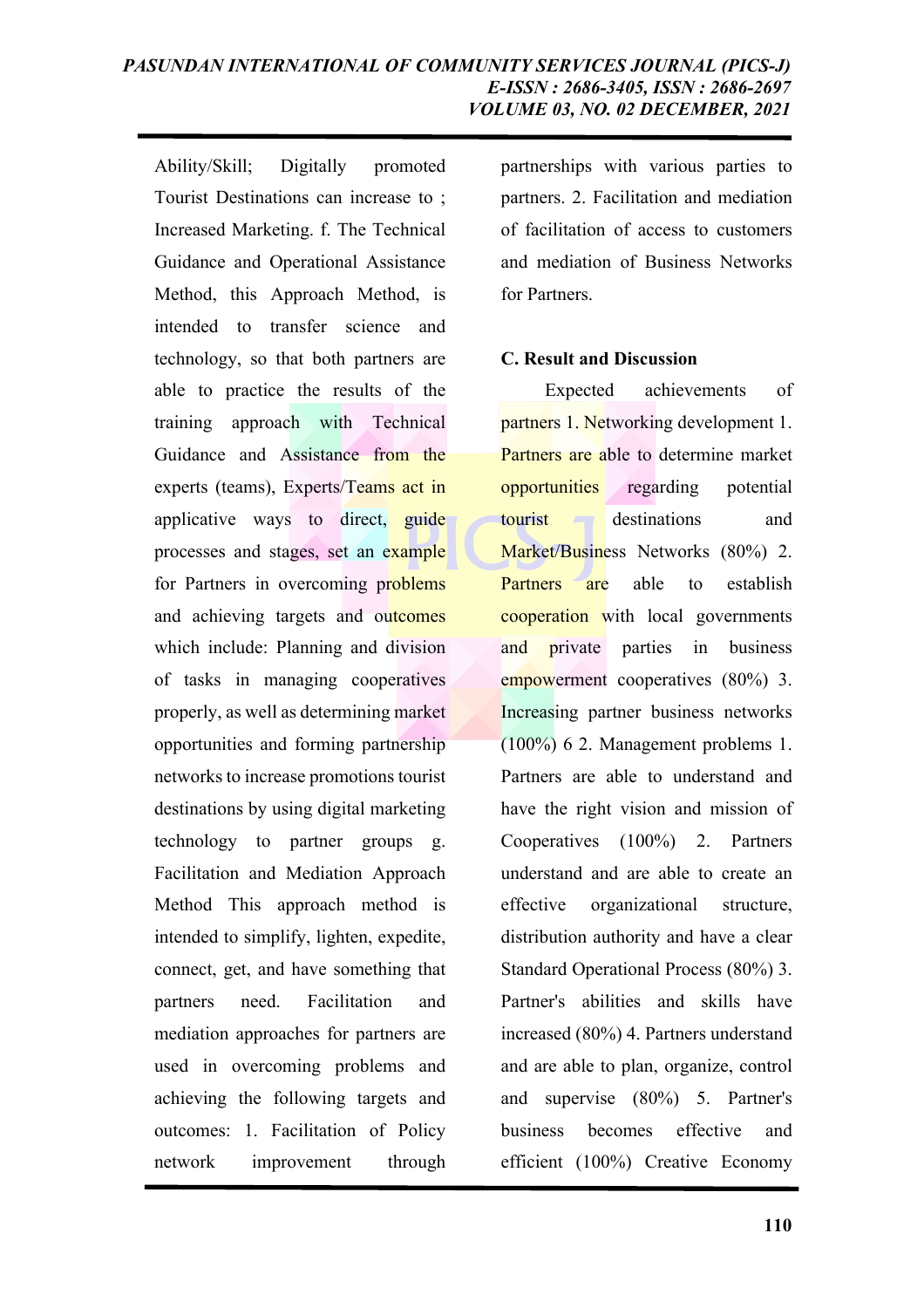and Digital Marketing Issues 1.Partners are able to take advantage of the creative economy sector in the coffee sector (80%) 2. Partners are able to get Digital Marketing technology (80%) 3. Promotion process is more effective and able to increase (80%) 4. Marketing has increased (100%). successfully achieved in a series of overall community service activities related to the Empowerment of the Pasir Batang Sejahtera Multipurpose Service Cooperative in the Creative Economy Development of the Coffee Sector in Karangsari Village, Kuningan Regency as follows:The outcomes that have been successfully achieved in a

series of overall community service activities related to the Empowerment of the Pasir Batang Sejahtera Multipurpose Service Cooperative in the Development of the Creative Economy of the Coffee Sector, Karangsari Village, Kuningan Regency are as follows:The outcomes that have been successfully achieved in a series of overall community service activities related to the Empowerment of the Pasir Batang Sejahtera Multipurpose Service Cooperative in the Development of the Creative Economy of the Coffee Sector, Karangsari Village, Kuningan Regency are as follows:

| No.          | <b>Training, Mentoring</b><br>and Technical Guidance                       | <b>Outcomes for Partners</b>                                                                                                                                                                                                                                                                                                                          |
|--------------|----------------------------------------------------------------------------|-------------------------------------------------------------------------------------------------------------------------------------------------------------------------------------------------------------------------------------------------------------------------------------------------------------------------------------------------------|
| $\mathbf{1}$ | <b>Correct Business Management</b><br>Capacity Improvement for<br>Partners | Organizational and management capacity<br>building<br>Improvement of the organizational structure<br>of the all-round business service cooperative<br>of Pasir Batang Prosperous<br>Development of human resource management<br>for members of the all-round service<br>cooperative of Pasir Batang Prosperous<br>Increased motivation and creativity |
| 2            | Network Development<br>(Networking)                                        | Partners are able to design partnership<br>networks<br>Developing Partnership Network<br>Partnering with Regional Financial<br>Institutions                                                                                                                                                                                                           |
| 3            | Partner's Creative Economy<br>Development                                  | Increasing the Creativity of Cooperative<br>Members<br>Partners can design digital marketing and                                                                                                                                                                                                                                                      |

#### **Outcomes for Partners**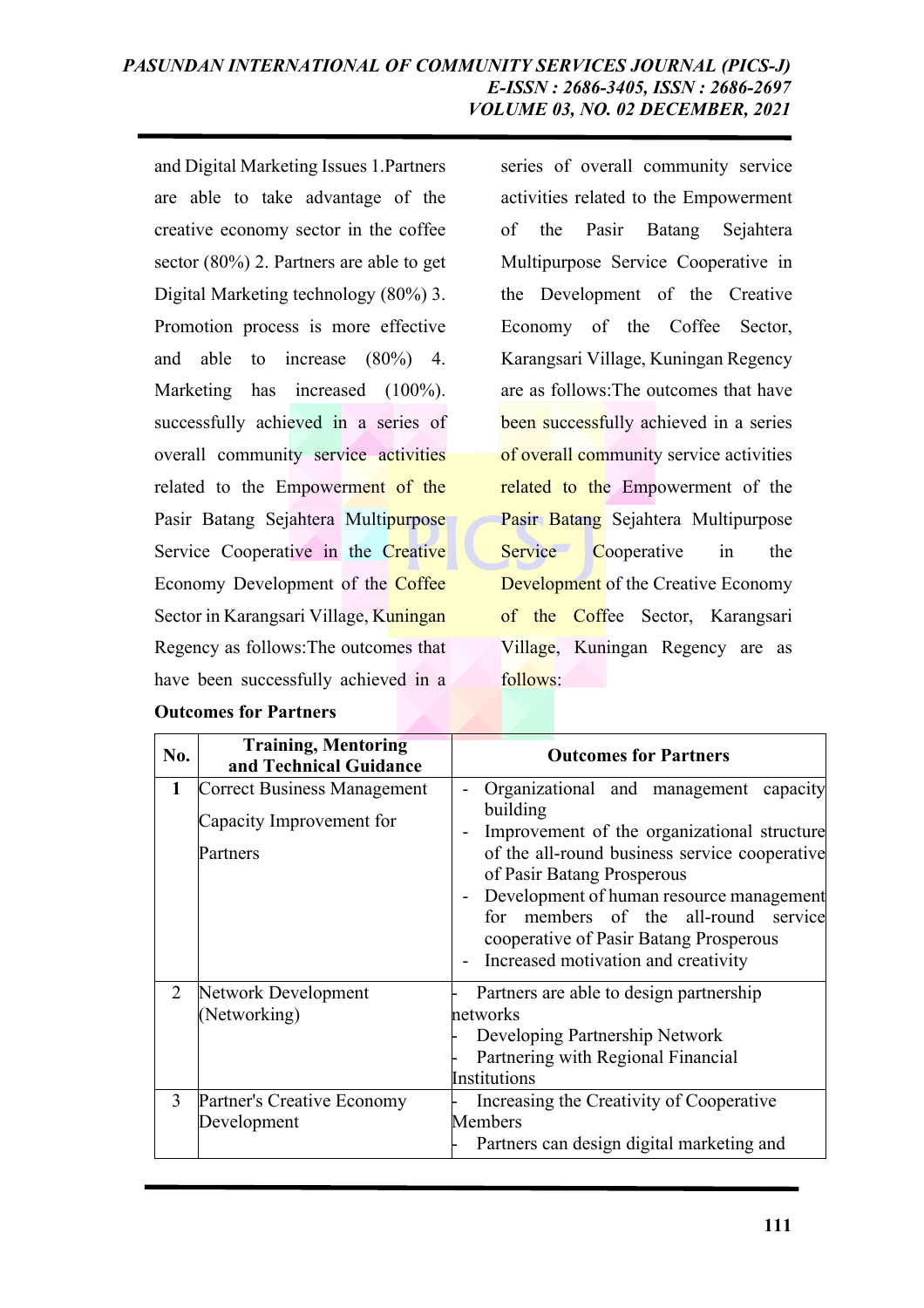## *PASUNDAN INTERNATIONAL OF COMMUNITY SERVICES JOURNAL (PICS-J) E-ISSN : 2686-3405, ISSN : 2686-2697 VOLUME 03, NO. 02 DECEMBER, 2021*

| No. | <b>Training, Mentoring</b><br>and Technical Guidance | <b>Outcomes for Partners</b> |
|-----|------------------------------------------------------|------------------------------|
|     |                                                      | design Online Media          |

| <b>Partner Priority Issues</b>                                 | <b>Solution Steps</b>                                                                                                                                                                                                                          |
|----------------------------------------------------------------|------------------------------------------------------------------------------------------------------------------------------------------------------------------------------------------------------------------------------------------------|
| 1. Network<br>Development                                      | Step 1 (Problem Solution 1)<br>1. Training: market opportunities and business<br>networks<br>2. Technical Guidance (Bimtek) and Mentoring:<br>plans and division of business groups                                                            |
| 2. Management Issues                                           | Step 2 (Problem Solution 2)<br>1. Training and Development of cooperative vision<br>and mission<br>2. Training Effective organizational<br>structure,<br>division of authority<br><b>Training on making Standard Operational Process</b><br>3. |
| 3. Creative Economy<br><b>Problems and Digital</b><br>Problems | Step 3 (Problem Solution 3)<br>innovation<br>1. Competitiveness<br>and<br>improvement training<br>2. Digital Marketing Training (Promotional<br>process flow and online<br>promotional<br>content creation)                                    |

# **Solution Steps to Partner Priority Problems**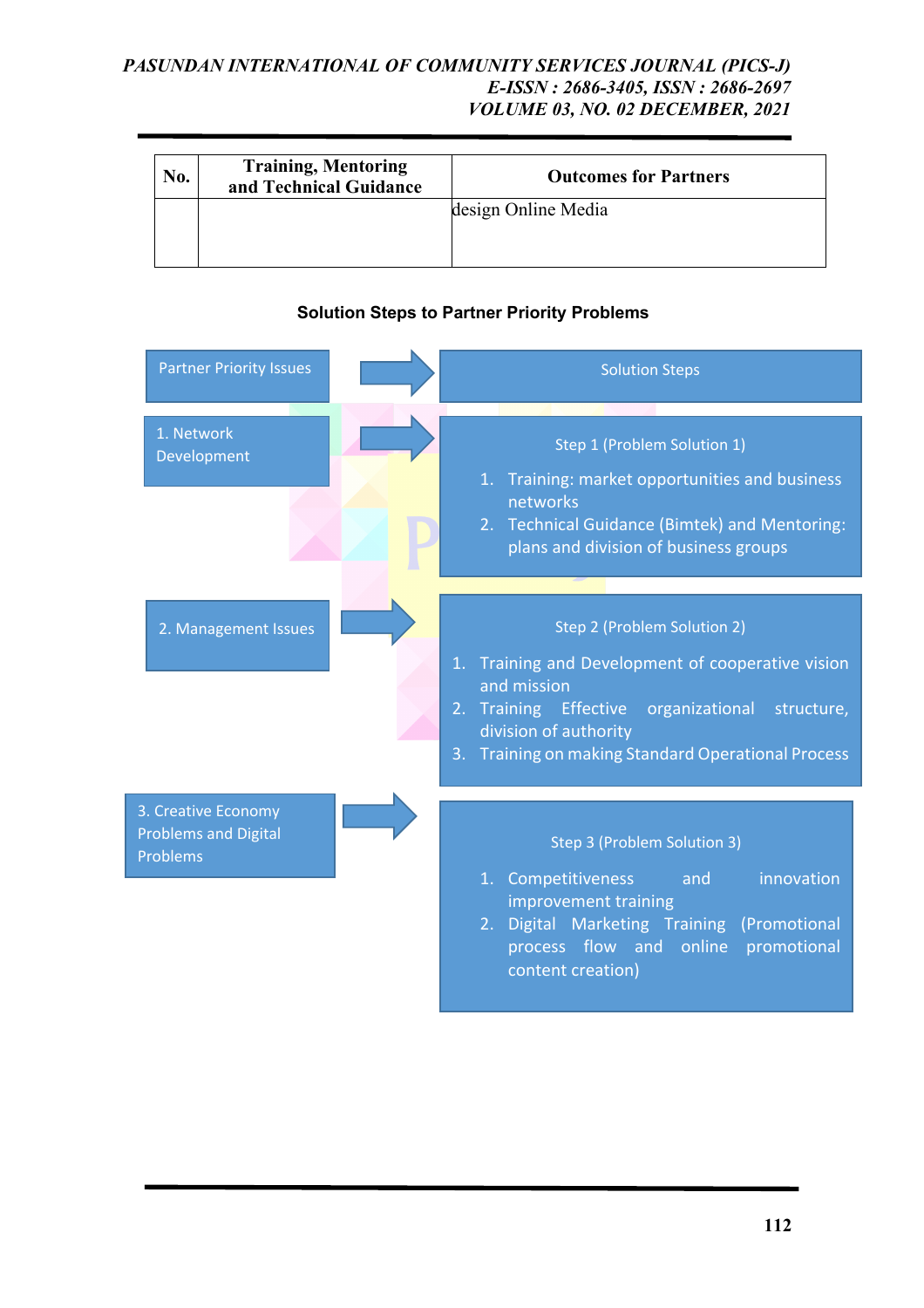### *PASUNDAN INTERNATIONAL OF COMMUNITY SERVICES JOURNAL (PICS-J) E-ISSN : 2686-3405, ISSN : 2686-2697 VOLUME 03, NO. 02 DECEMBER, 2021*



Step 4 (Problem Solution 1, 2, and 3)

- 1. Technical Guidance and Assistance in determining Sand Opportunities and Business **Networks**
- 2. Technical Guidance and Mentoring
	- a. Creating a cooperative vision and music
	- b. Creating an effective organizational structure, division of authority.
	- c. Making Standard Operational Process
- 3. Technical Guidance and Mentoring
	- a. Increased competitiveness and innovation
	- b. Digital Marketing (Promotional process flow and online promotional content creation)

#### Program Outcome

The resulting technological products can be used by the community economically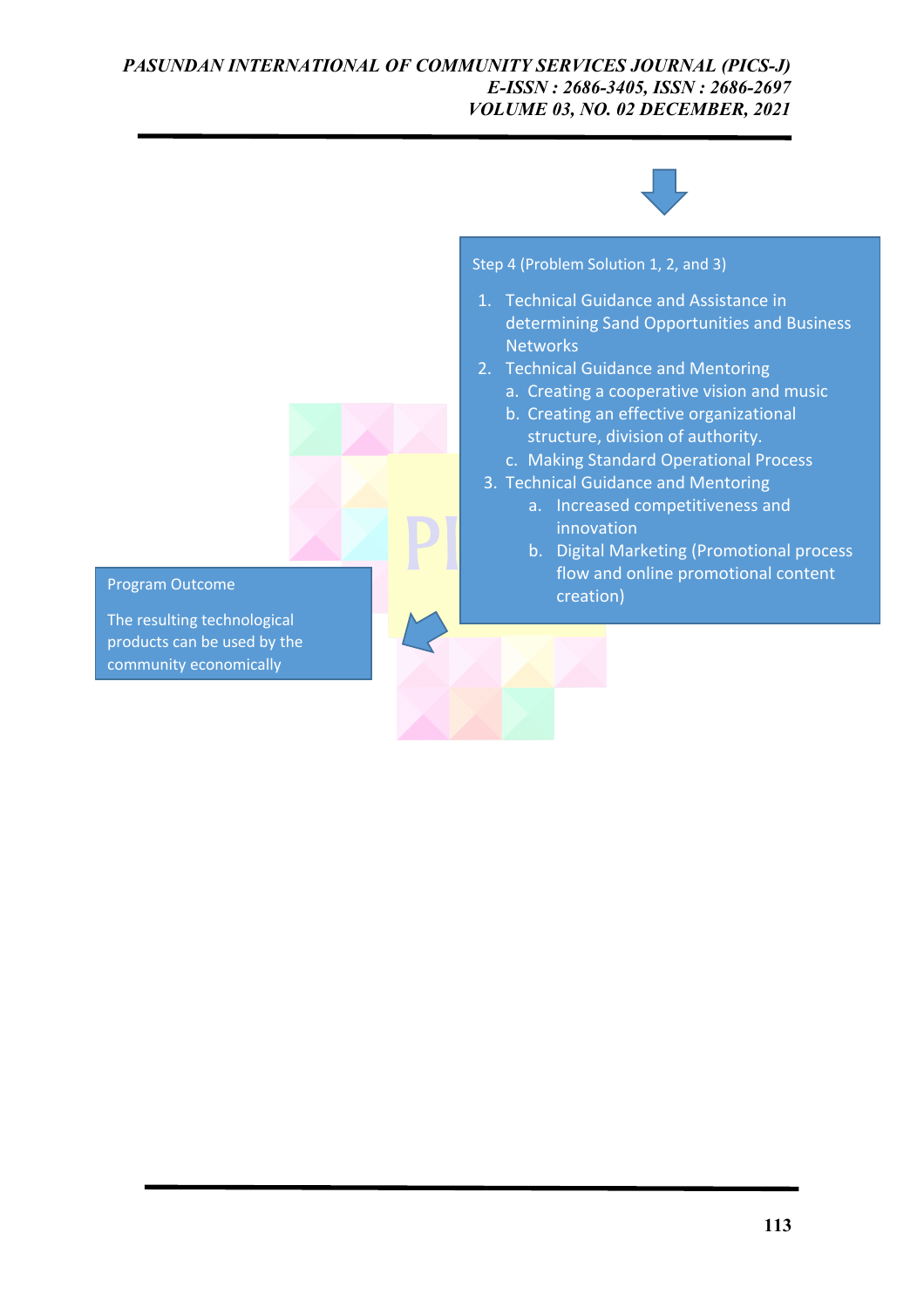## **D. Conclusion**

From the results of the training and technical guidance that has been carried out, it can be concluded that there are significant differences in terms of increasing the ability of the participants in choosing and using activities to describe, plan and sketch or arrange several separate elements into a single unit to solve a problem in partnerships that are able to establish cooperation with other parties in providing supporting facilities and infrastructure, as well as capital. the thing that is no less important is the problem of human resources running in it, therefore to face the development and progress of today's IT-based era,

# **REFERENCES**

- Atkinson, Michael and William Colleman, 1989, "Strong States and Weak States: Sectoral Policy Networks in Advanced Capitalist Economies", British Journal of Political Science.
- Axelrod, R. 1997. The Complexity of Cooperation: Agent-Based Models of Competition and Collaboration. New Jersey: Princeton Univ. Press.
- Birner, R., and H. Wittmer. 2003. Using Social Capital to Create Political Capital: How Do Local

Communities Gain Political Influence? A Theoretical Approach and Empirical Evidence from Thailand. In: Dolsak, N., and E. Ostrom (Eds.), The Commons in the New Millennium, Challenge and Adaptation. MIT Press, Cambridge and London, pp. 291- 334.

- Carlsson, Lars, 2000, Policy Networks as Collective Action, Policy Studies Journal, Vol. 28, No. 3, p. 502-520.
- Carlson, Lars. 2000. Policy Network as Collective Action, Policy Studies **Journal**, Vol. 28, No. 3: 502-520.
- Coe, Benjamin P. 1992. "Progress Through Cooperation in a Rural Region". National Civic Review  $81, (4):449-65.$
- Cooper, Donald R. and Pamela S. Schlinder. 2008. Business Research Methods. McGraw-Hill. New York.
- Creswell, John W. 2004. Research Design: Qualitative, Quantitative, and Mixed Methods Approaches. London: SAGE Publications.
- Fukuyama F. 1995. Trust: The Social Virtues and The Creation of Prosperity. New York: Free Press.
- Graham, Grath, 2005, "Community Networking as Radical Practice", The Journal of Community